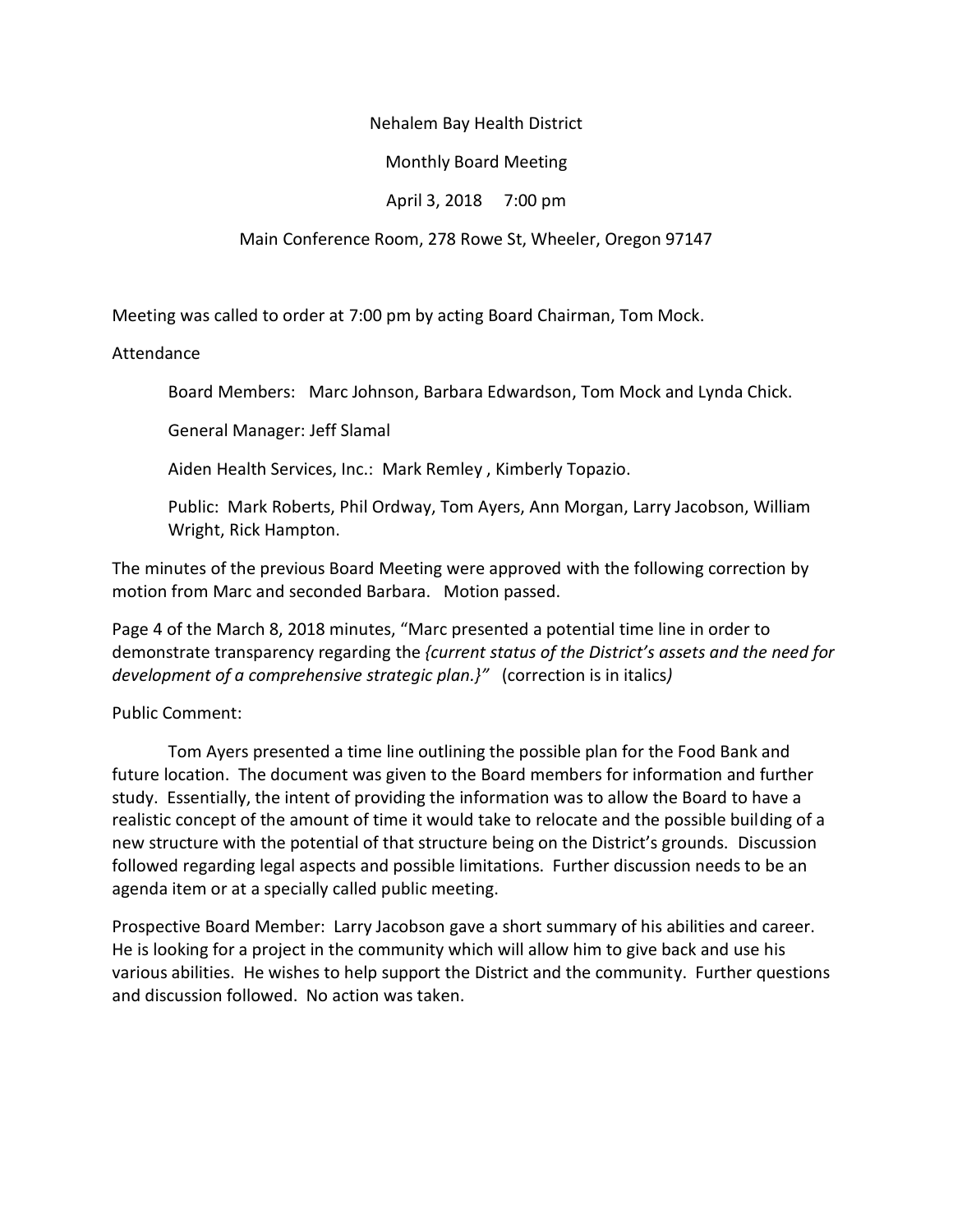Mark Remley and Kim Topazio expanded on the written report of the Nehalem Valle Care Center.

- A. Census is static for the month of March, still holding at 28 residents. The goal is 32 residents however that depends on staffing.
- B. There have been no regulatory issues.
- C. One Work Comp Claim with no time lost.
- D. .There was a random OSHA survey conducted with one minor citation.
- E. State Regulations have changed and those requirements are being implemented.
- F. Advance Directives regulations have been revised. The Care Center is diligent about keeping up on the requirements. The Board passed a motion made by Lynda and seconded by Marc to approve the inclusion of the Advance Direction policy to abide by Phase II of the regulations. Person-centered care is the focus of the State regulations.
- G. Discussion concerning staffing. Two CNA's have given their resignation for legitimate reasons. Sorry to lose them. The CNA class has 5 students. The cost for the student is \$150 which gives a certain feeling of wanting to stay after the class is complete. Three of the 5 have expressed specific interest in staying at the Care Center after the training.

## Old Business:

Website Update: Lynda and Barbara are working with the web designer concerning content and hope to have the website up by May 1, 2018. Some pages will have "under construction" but for the most part it will be up and running.

Revision of Resolution #2018-3: The change was the number of the unit that was to be replaced at the Clinic. The unit #3 should have been unit #1 to include ductwork. There was a motion by Barbara, seconded by Lynda. The motion passed to accept the change. Marc Johnson abstained due to possible conflict of interest.

# New Business:

Budget Committee: The committee was announced: Ann Morgan (20/21). Tom Bender (18/19), Tom Ayers (19/20), Mark Beach (19/20) and Lloyd Lindley (20/21). The terms are for three years and the parentheses indicate the term through which each member is appointed to serve. The members of the Budget Committee were approved by successful vote of the Board. The motion was made by Marc and seconded by Lynda.